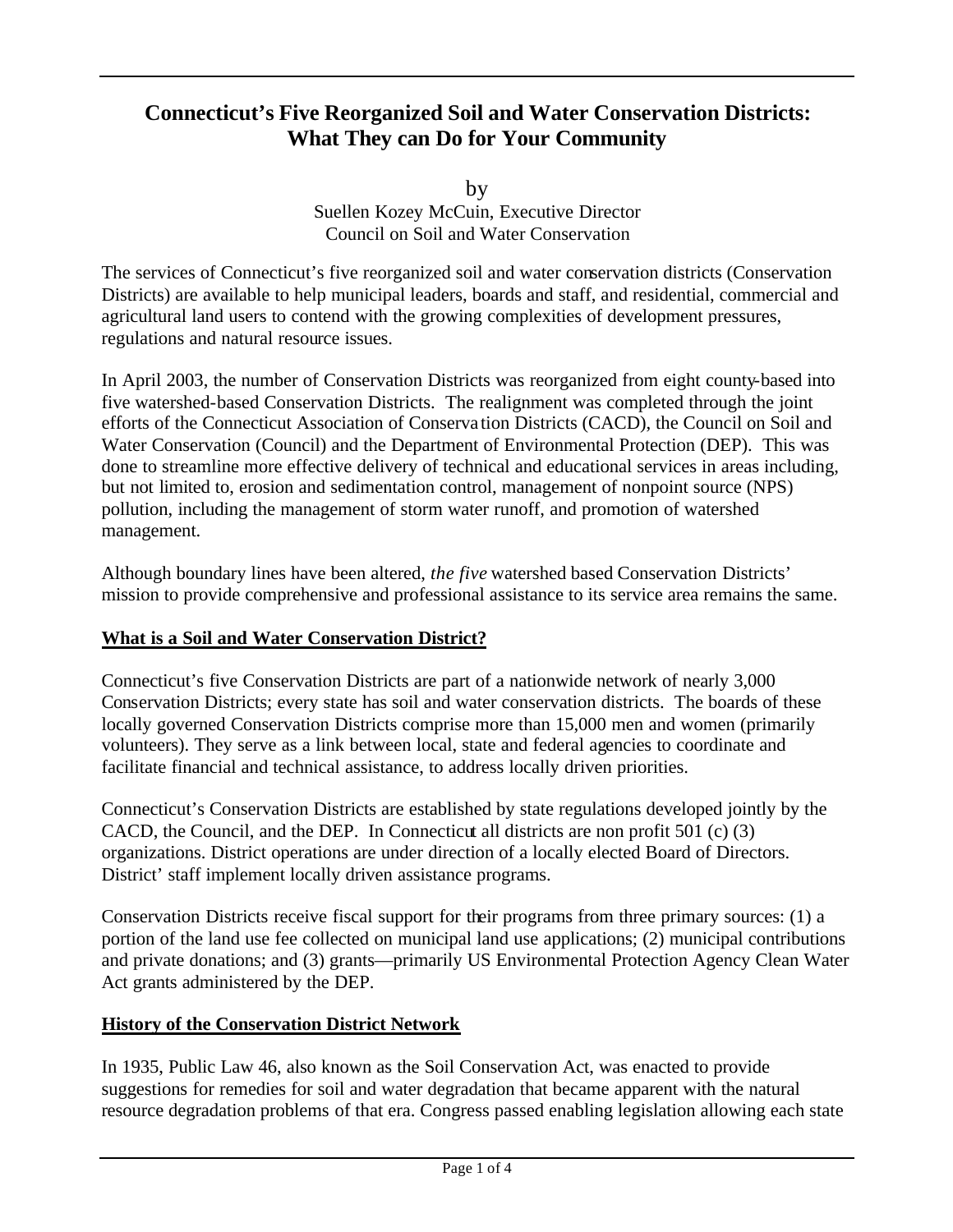to create soil and water conservation districts, to implement local practices to address soil and water quality issues. In doing so, Congress also declared soil and water conservation and sound land use a national policy.

- $\triangleright$  In 1937, President Roosevelt wrote to the governors of each state urging the creation of soil and water conservation districts by state law.
- $\geq$  1945 marked the year Connecticut passed enabling legislation to create soil and water conservation districts in the state. Connecticut, ever the land of steady habits, was the last state in the nation to do so. By 1953 eight Soil and Water Conservation Districts were formed along county lines.
- $\geq$  Until the 1970s district boards were primarily made up of agricultural producers who had first hand knowledge on how to protect natural resources. They worked in conjunction with the District's primary technical services partner, the Natural Resource Conservation Service, (NRCS, formally the US Soil Conservation Service ).
- $\triangleright$  In the 1980s, to meet the challenges of population growth and the complexities of land management, district boards became more diversified and technical staff were added. In addition to agriculture producers, natural resource specialists and other professionals were elected to boards.

Today Districts are well positioned to carry out their mission to provide comprehensive and professional assistance at the local level for protecting Connecticut's natural resources.

# **Services of Conservation Districts to Local Government and its Community**

Connecticut's nonpartisan Conservation Districts provide objective, accurate and timely assistance to municipal leaders, commissions and staff and, residential, commercial and agricultural land users by, among other things:

- $\triangleright$  providing technical information and assistance on natural resource problems including; site plan review and on-site inspection, management of NPS pollution, erosion and sedimentation control, storm water management, and habitat restoration.
- $\triangleright$  providing natural resource education and training on various land use issues. Topics offered by Conservation Districts this year include: "Training on Connecticut's 2002 Erosion and Sediment Guidelines for Municipal Staff", "Green Gardening Techniques for Homeowners", "Reading the Land – A Workshop for Realtors about Natural Resource Issues facing New Homeowners", "Pond Maintenance, and Landscaping for Improved Water Quality". Districts also annually coordinate and sponsor the nationally recognized Envirothon, a high school education and competition program in natural resource topics.
- $\triangleright$  providing public on-call or walk-in information, recommendations, and referrals to assist land owners, developers and home owners with problems relating to soil and water conservation and other natural resource issues;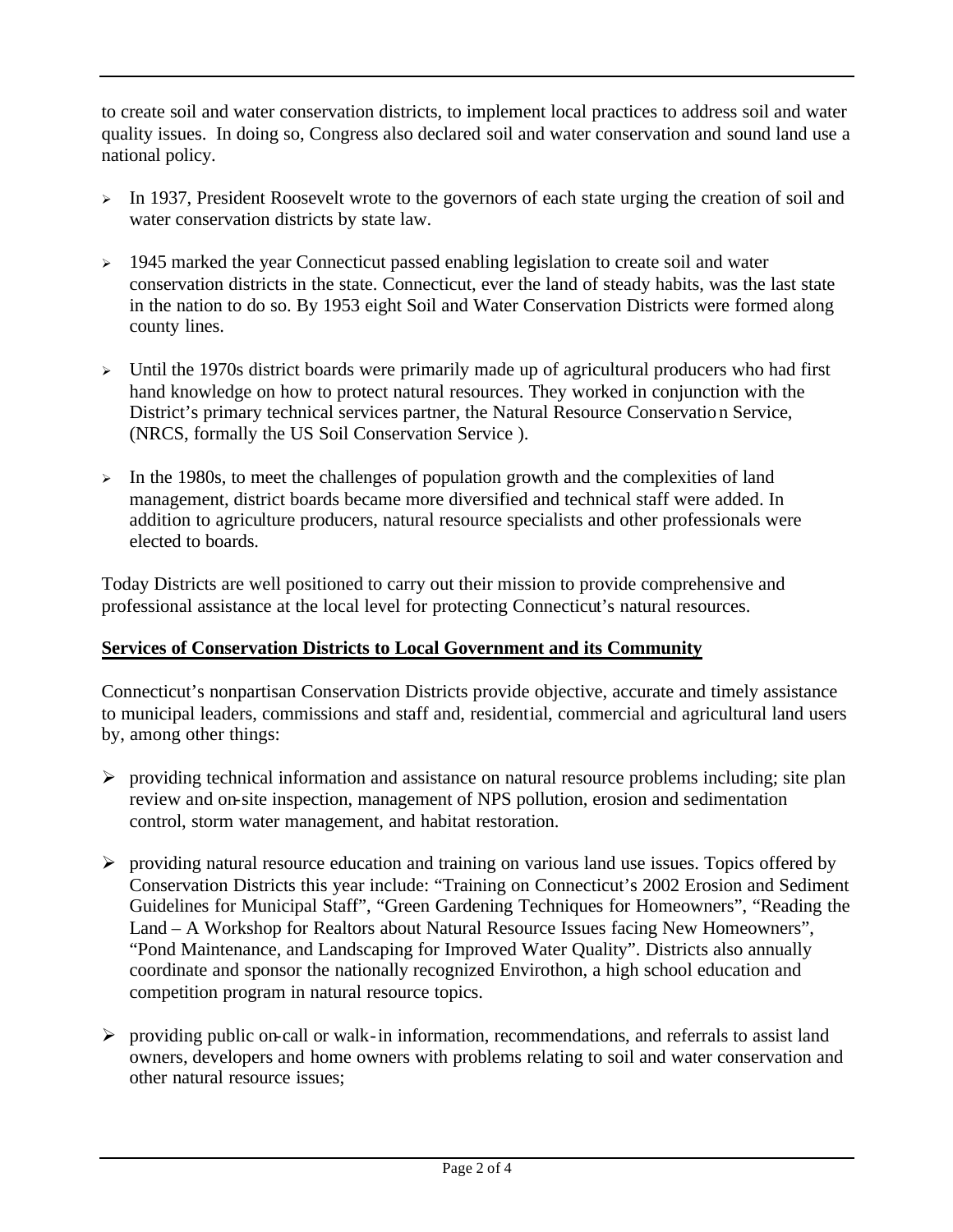- $\triangleright$  partnering with public and private stakeholders to formulate and implement watershed management plans and other local initiatives to preserve the health of watersheds and;
- $\triangleright$  partnering with the agricultural community, private environmental organizations, and municipal, state and federal agencies to protect and preserve sustainable farm lands, open space and woodlands.

### **Conservation Districts Positioned for Future Challenges**

The face of Connecticut is changing drastically due to tremendous development pressures on all types of land areas. In addition there are new state and federal regulations to implement. Municipal land use commissions depend on community volunteers--some 5000 strong in Connecticut—to make appropriate decisions that balance environmental protection, public health and economic viability. Conservation Districts are now organized to more effectively assist municipalities in making these decisions as well as assisting private, commercial and agricultural land users to ultimately promote informed land use decisions.

Provided below is a map of Connecticut showing the reorganized boundaries and contact information for Connecticut's five Conservation Districts.

**CONNECTICUT CONSERVATION DISTRICTS**  For natural resource information call the district office associated with the town you are working in. Northwest - 860-626-7222 North Central - 860-875-3881 CT River Coastal - 860-346-3282 Southwest - 203-269-7509 Eastern CT - 860-887-4163